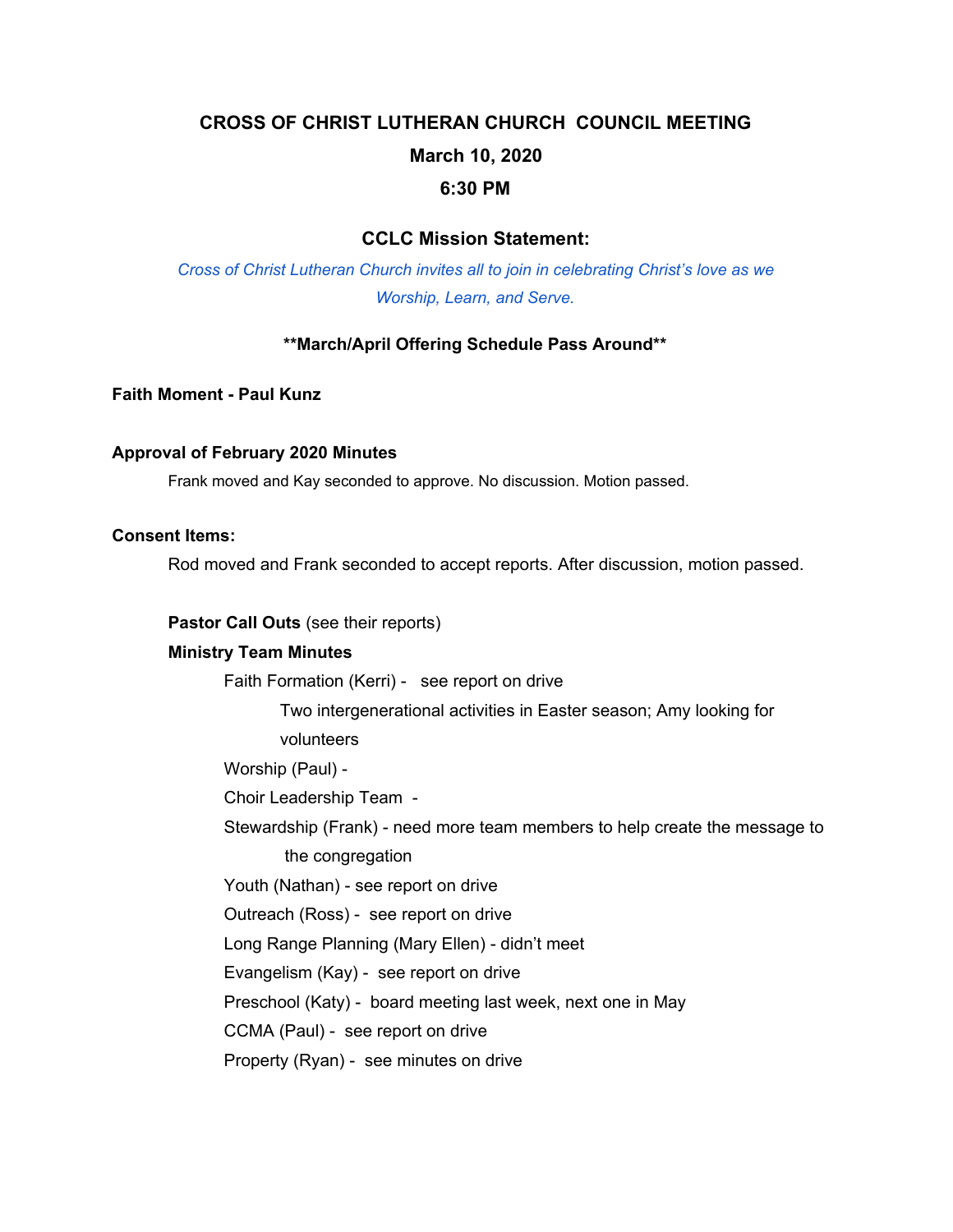## **SubTeam Reports**

- Finance Team -
- Safety Task Force -
- HR Team -
- Tech Team -

## **UNFINISHED BUSINESS**

none

## **NEW BUSINESS**

1. Addressing coronavirus

Pastor Kathy crafted a letter to send to the congregation which was distributed. (see letter in drive) Staff met on Monday, March 9 to discuss this issue as well. Changes in worship were outlined. On-line giving will be encouraged to minimize issues during offering in services.

Frank moved and Dawn seconded approval of the letter. Motion passed.

2. Ryan discussed the coming formation of a Safety Task Force to address issues such as the virus concerns, security systems, etc.

# **Treasurer's Report:**

Frank moved and Kerri seconded to accept the report. Motion passed.

1. Financial Statement

We are ahead of budget (revenues to expenses);

- 2. Capital Improvement
- 3. Average Giving / Attendance

Down a bit from last year (coronavirus in Feb may have affected this)

- 4. Monthly Mission, Ministry, we currently have 27% of pledges while only 17% of the way into the year
- 5. Mortgage Report

Thrivent hasn't updated recently due to the virus scares. Rates (by phone) are down from when the congregation met last fall.

# **Recap of Next Month Action Item List:**

Pastor Will will discuss VOAD.